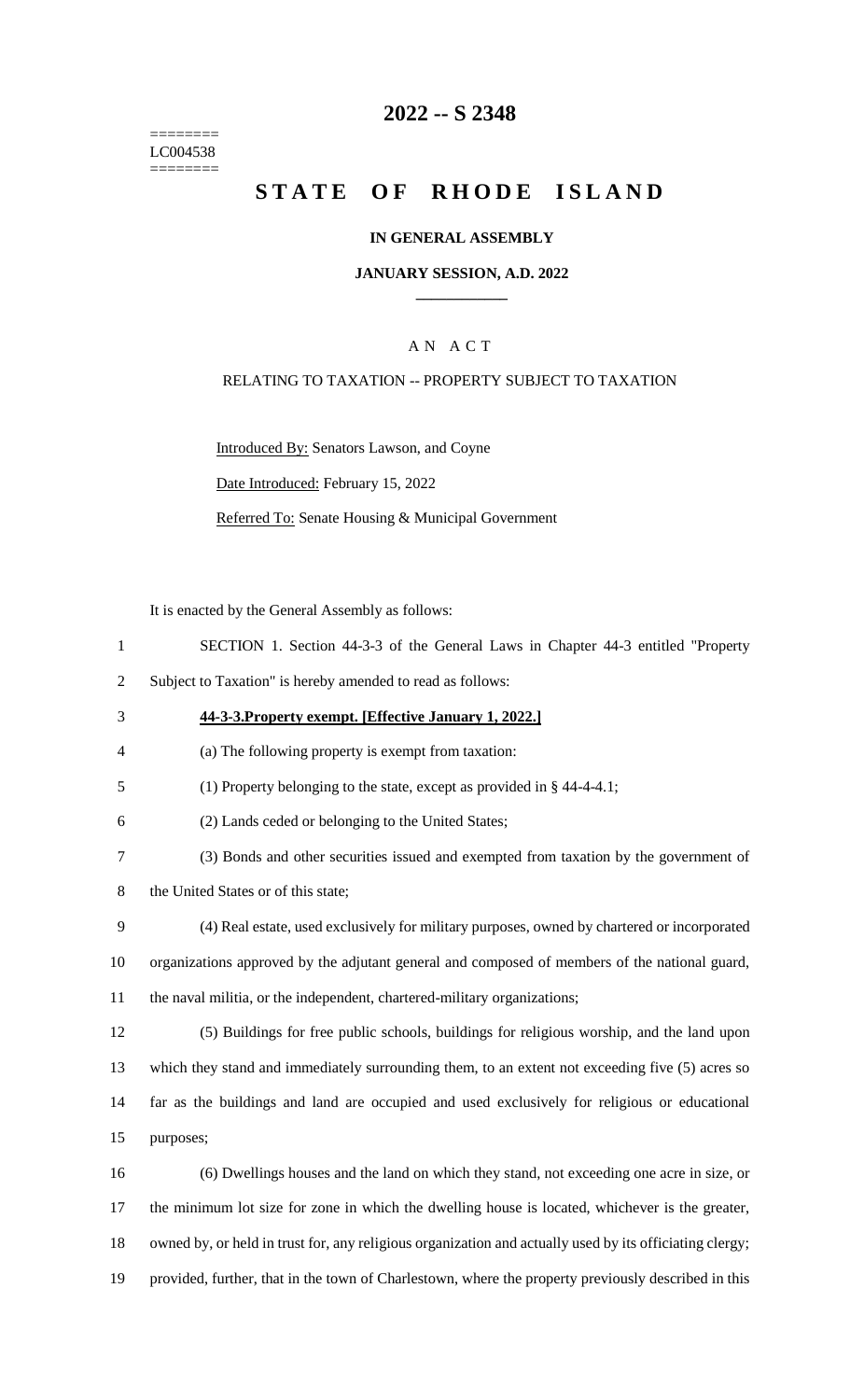paragraph is exempt in total, along with dwelling houses and the land on which they stand in Charlestown, not exceeding one acre in size, or the minimum lot size for zone in which the dwelling house is located, whichever is the greater, owned by, or held in trust for, any religious organization and actually used by its officiating clergy, or used as a convent, nunnery, or retreat center by its religious order;

 (7) Intangible personal property owned by, or held in trust for, any religious or charitable organization, if the principal or income is used or appropriated for religious or charitable purposes; (8) Buildings and personal estate owned by any corporation used for a school, academy, or seminary of learning, and of any incorporated public charitable institution, and the land upon which the buildings stand and immediately surrounding them to an extent not exceeding one acre, so far as they are used exclusively for educational purposes, but no property or estate whatever is hereafter exempt from taxation in any case where any part of its income or profits, or of the business carried on there, is divided among its owners or stockholders; provided, however, that unless any private nonprofit corporation organized as a college or university located in the town of Smithfield reaches a memorandum of agreement with the town of Smithfield, the town of Smithfield shall bill the actual costs for police, fire, and rescue services supplied, unless otherwise reimbursed, to said corporation commencing March 1, 2014;

 (9) Estates, persons, and families of the president and professors for the time being of Brown University for not more than ten thousand dollars (\$10,000) for each officer, the officer's estate, person, and family included, but only to the extent that any person had claimed and utilized the exemption prior to, and for a period ending, either on or after December 31, 1996;

 (10) Property especially exempt by charter unless the exemption has been waived in whole or in part;

(11) Lots of land exclusively for burial grounds;

 (12) Property, real and personal, held for, or by, an incorporated library, society, or any free public library, or any free public library society, so far as the property is held exclusively for library purposes, or for the aid or support of the aged poor, or poor friendless children, or the poor generally, or for a nonprofit hospital for the sick or disabled;

 (13) Real or personal estate belonging to, or held in trust for, the benefit of incorporated organizations of veterans of any war in which the United States has been engaged, the parent body of which has been incorporated by act of Congress, to the extent of four hundred thousand dollars (\$400,000) if actually used and occupied by the association; provided, that the city council of the city of Cranston may by ordinance exempt the real or personal estate as previously described in this subdivision located within the city of Cranston to the extent of five hundred thousand dollars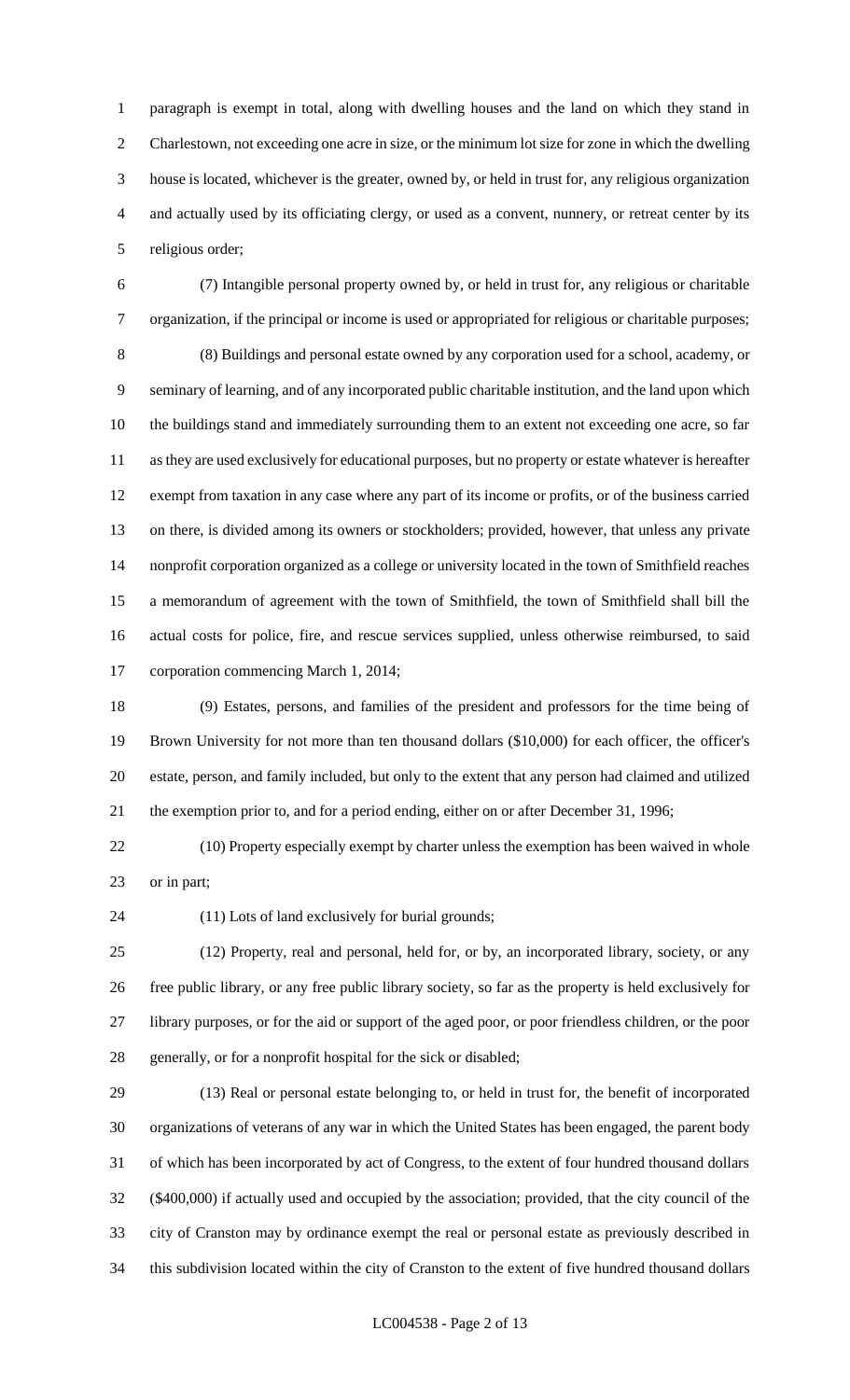(\$500,000);

 (14) Property, real and personal, held for, or by, the fraternal corporation, association, or body created to build and maintain a building or buildings for its meetings or the meetings of the general assembly of its members, or subordinate bodies of the fraternity, and for the accommodation of other fraternal bodies or associations, the entire net income of which real and personal property is exclusively applied or to be used to build, furnish, and maintain an asylum or asylums, a home or homes, a school or schools, for the free education or relief of the members of the fraternity, or the relief, support, and care of worthy and indigent members of the fraternity, their wives, widows, or orphans, and any fund given or held for the purpose of public education, almshouses, and the land and buildings used in connection therewith;

 (15) Real estate and personal property of any incorporated volunteer fire engine company or incorporated volunteer ambulance or rescue corps in active service;

 (16) The estate of any person who, in the judgment of the assessors, is unable from infirmity or poverty to pay the tax; provided, that in the towns of Burrillville and West Greenwich, the tax shall constitute a lien for five (5) years on the property where the owner is entitled to the exemption. At the expiration of five (5) years, the lien shall be abated in full. Provided, if the property is sold or conveyed, or if debt secured by the property is refinanced during the five-year (5) period, the lien immediately becomes due and payable; any person claiming the exemption aggrieved by an adverse decision of an assessor shall appeal the decision to the local board of tax review and thereafter according to the provisions of § 44-5-26;

 (17) Household furniture and family stores of a housekeeper in the whole, including clothing, bedding, and other white goods, books, and all other tangible personal property items that are common to the normal household;

 (18) Improvements made to any real property to provide a shelter and fallout protection from nuclear radiation, to the amount of one thousand five hundred dollars (\$1,500); provided, that the improvements meet applicable standards for shelter construction established, from time to time, by the Rhode Island emergency management agency. The improvements are deemed to comply with the provisions of any building code or ordinance with respect to the materials or the methods of construction used and any shelter or its establishment is deemed to comply with the provisions of any zoning code or ordinance;

(19) Aircraft for which the fee required by § 1-4-6 has been paid to the tax administrator;

(20) Manufacturer's inventory.

 (i) For the purposes of §§ 44-4-10, 44-5-3, 44-5-20, and 44-5-38, a person is deemed to be a manufacturer within a city or town within this state if that person uses any premises, room, or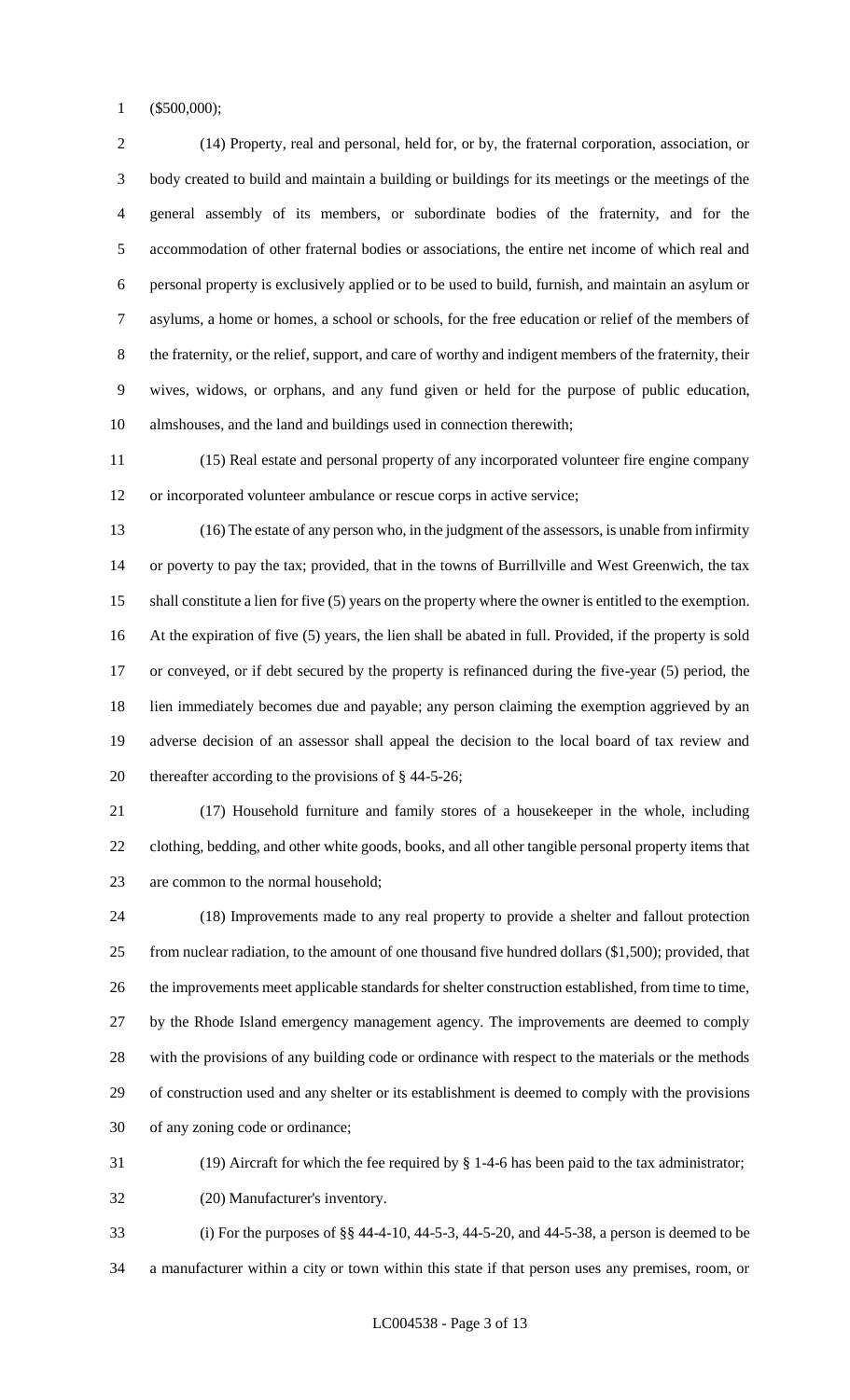place in it primarily for the purpose of transforming raw materials into a finished product for trade through any or all of the following operations: adapting, altering, finishing, making, and ornamenting; provided, that public utilities; non-regulated power producers commencing commercial operation by selling electricity at retail or taking title to generating facilities on or after July 1, 1997; building and construction contractors; warehousing operations, including distribution bases or outlets of out-of-state manufacturers; and fabricating processes incidental to warehousing or distribution of raw materials, such as alteration of stock for the convenience of a customer; are excluded from this definition;

 (ii) For the purposes of this section and §§ 44-4-10 and 44-5-38, the term "manufacturer's inventory," or any similar term, means and includes the manufacturer's raw materials, the manufacturer's work in process, and finished products manufactured by the manufacturer in this state, and not sold, leased, or traded by the manufacturer or its title or right to possession divested; provided, that the term does not include any finished products held by the manufacturer in any retail store or other similar selling place operated by the manufacturer whether or not the retail establishment is located in the same building in which the manufacturer operates the manufacturing plant;

 (iii) For the purpose of § 44-11-2, a "manufacturer" is a person whose principal business in this state consists of transforming raw materials into a finished product for trade through any or all of the operations described in paragraph (i) of this subdivision. A person will be deemed to be principally engaged if the gross receipts that person derived from the manufacturing operations in this state during the calendar year or fiscal year mentioned in § 44-11-1 amounted to more than fifty percent (50%) of the total gross receipts that person derived from all the business activities in which that person engaged in this state during the taxable year. For the purpose of computing the percentage, gross receipts derived by a manufacturer from the sale, lease, or rental of finished products manufactured by the manufacturer in this state, even though the manufacturer's store or other selling place may be at a different location from the location of the manufacturer's manufacturing plant in this state, are deemed to have been derived from manufacturing;

 (iv) Within the meaning of the preceding paragraphs of this subdivision, the term "manufacturer" also includes persons who are principally engaged in any of the general activities coded and listed as establishments engaged in manufacturing in the Standard Industrial Classification Manual prepared by the Technical Committee on Industrial Classification, Office of Statistical Standards, Executive Office of the President, United States Bureau of the Budget, as revised from time to time, but eliminating as manufacturers those persons, who, because of their limited type of manufacturing activities, are classified in the manual as falling within the trade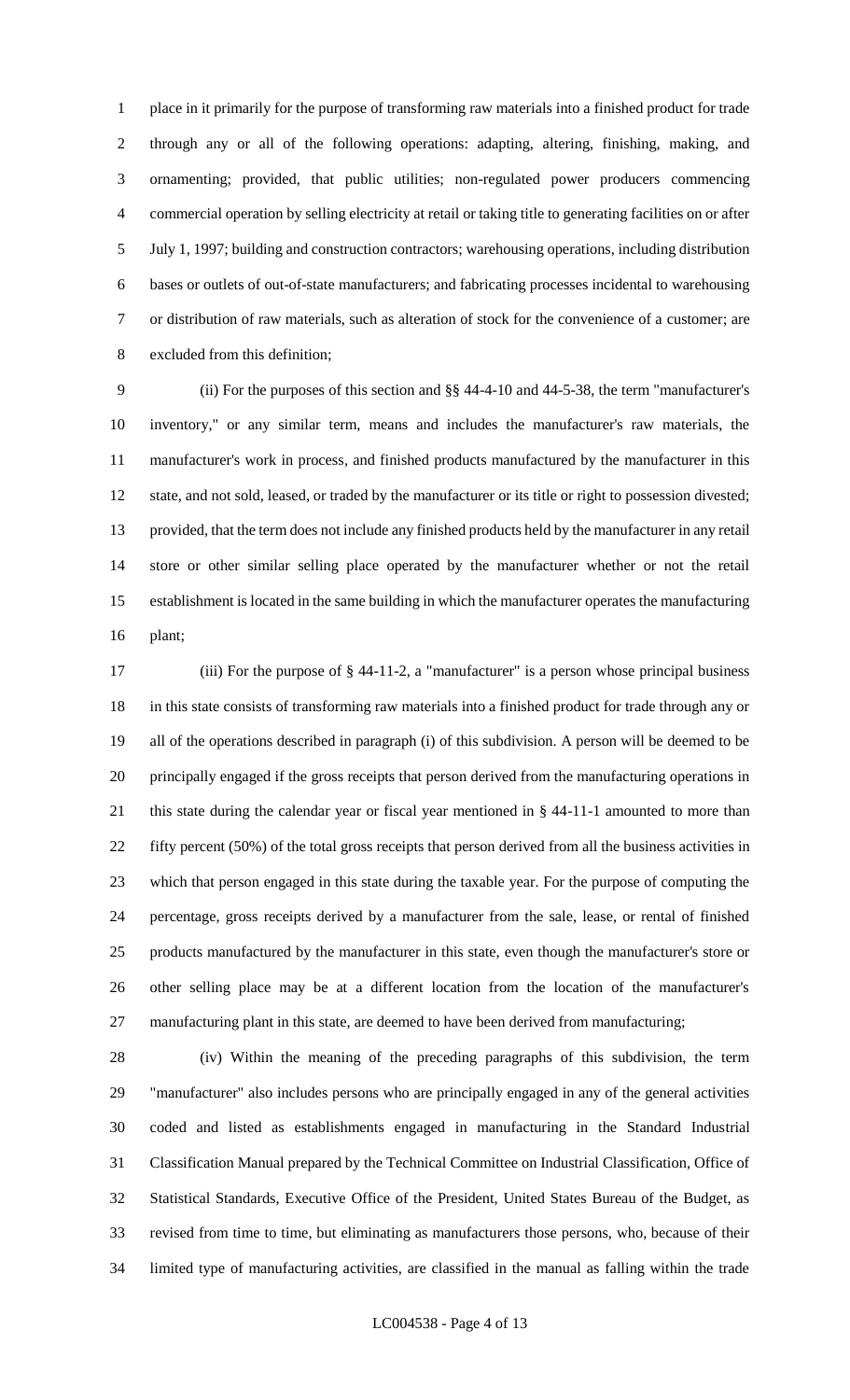rather than an industrial classification of manufacturers. Among those thus eliminated, and accordingly also excluded as manufacturers within the meaning of this paragraph, are persons primarily engaged in selling, to the general public, products produced on the premises from which they are sold, such as neighborhood bakeries, candy stores, ice cream parlors, shade shops, and custom tailors, except, that a person who manufactures bakery products for sale primarily for home delivery, or through one or more non-baking retail outlets, and whether or not retail outlets are operated by the person, is a manufacturer within the meaning of this paragraph;

 (v) The term "Person" means and includes, as appropriate, a person, partnership, or corporation; and

 (vi) The department of revenue shall provide to the local assessors any assistance that is necessary in determining the proper application of the definitions in this subdivision;

 (21) Real and tangible personal property acquired to provide a treatment facility used primarily to control the pollution or contamination of the waters or the air of the state, as defined in chapter 12 of title 46 and chapter 25 of title 23, respectively, the facility having been constructed, reconstructed, erected, installed, or acquired in furtherance of federal or state requirements or standards for the control of water or air pollution or contamination, and certified as approved in an 17 order entered by the director of environmental management. The property is exempt as long as it is operated properly in compliance with the order of approval of the director of environmental management; provided, that any grant of the exemption by the director of environmental management in excess of ten (10) years is approved by the city or town in which the property is situated. This provision applies only to water and air pollution control properties and facilities installed for the treatment of waste waters and air contaminants resulting from industrial processing; furthermore, it applies only to water or air pollution control properties and facilities placed in operation for the first time after April 13, 1970;

 (22) Manufacturing machinery and equipment acquired or used by a manufacturer after December 31, 1974. Manufacturing machinery and equipment is defined as:

 (i) Machinery and equipment used exclusively in the actual manufacture or conversion of raw materials or goods in the process of manufacture by a manufacturer, as defined in subdivision (20), and machinery, fixtures, and equipment used exclusively by a manufacturer for research and development or for quality assurance of its manufactured products;

 (ii) Machinery and equipment that is partially used in the actual manufacture or conversion of raw materials or goods in process of manufacture by a manufacturer, as defined in subdivision (20), and machinery, fixtures, and equipment used by a manufacturer for research and development or for quality assurance of its manufactured products, to the extent to which the machinery and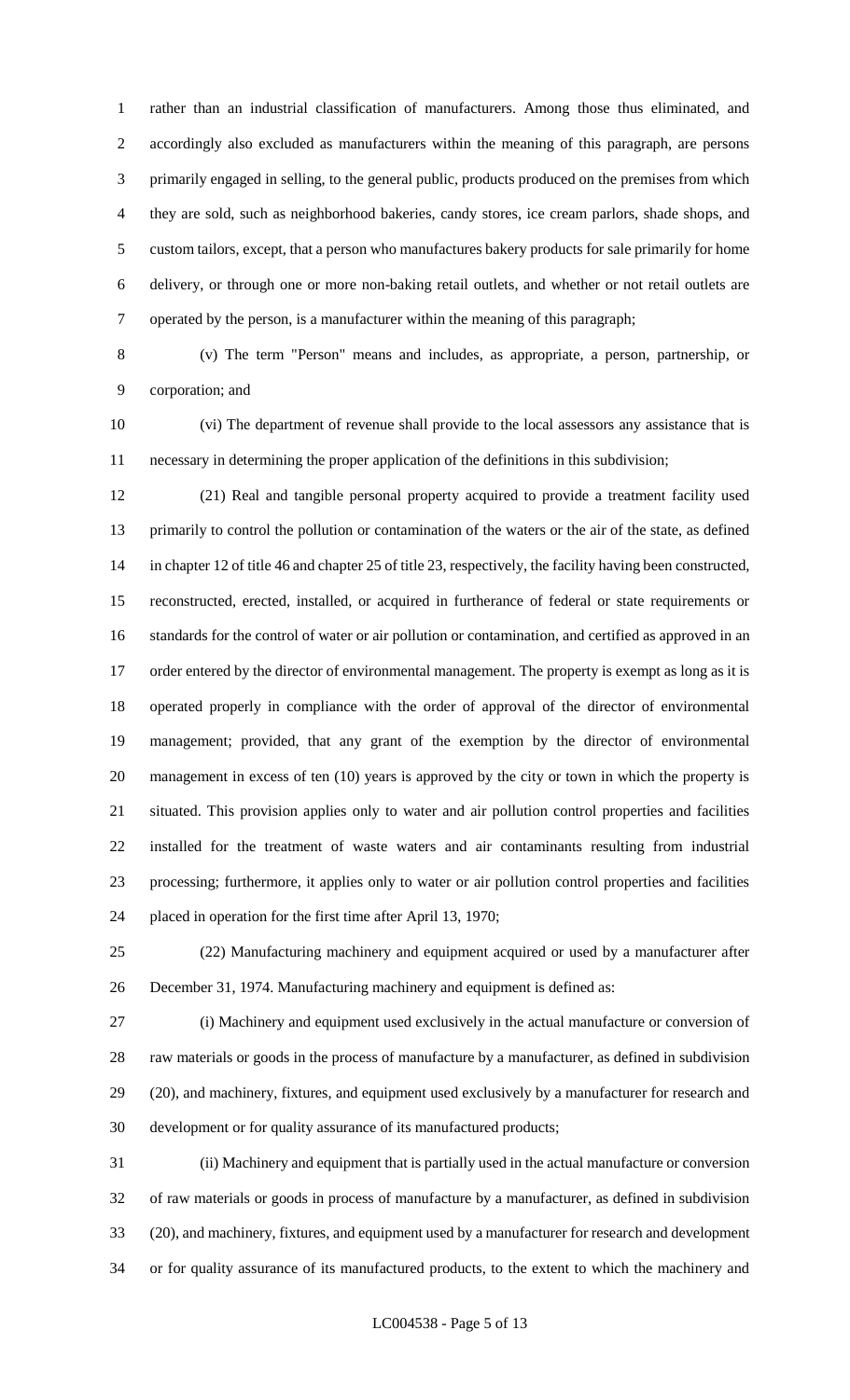equipment is used for the manufacturing processes, research and development, or quality assurance. In the instances where machinery and equipment is used in both manufacturing and/or research and development and/or quality assurance activities and non-manufacturing activities, the assessment on machinery and equipment is prorated by applying the percentage of usage of the equipment for the manufacturing, research and development, and quality-assurance activity to the value of the machinery and equipment for purposes of taxation, and the portion of the value used for manufacturing, research and development, and quality assurance is exempt from taxation. The burden of demonstrating this percentage usage of machinery and equipment for manufacturing and for research and development and/or quality assurance of its manufactured products rests with the manufacturer; and

 (iii) Machinery and equipment described in §§ 44-18-30(7) and 44-18-30(22) that was purchased after July 1, 1997; provided that the city or town council of the city or town in which the machinery and equipment is located adopts an ordinance exempting the machinery and equipment from taxation. For purposes of this subsection, city councils and town councils of any municipality may, by ordinance, wholly or partially exempt from taxation the machinery and equipment discussed in this subsection for the period of time established in the ordinance and may, by ordinance, establish the procedures for taxpayers to avail themselves of the benefit of any exemption permitted under this section; provided, that the ordinance does not apply to any machinery or equipment of a business, subsidiary, or any affiliated business that locates or relocates from a city or town in this state to another city or town in the state;

 (23) Precious metal bullion, meaning any elementary metal that has been put through a process of melting or refining, and that is in a state or condition that its value depends upon its content and not its form. The term does not include fabricated precious metal that has been processed or manufactured for some one or more specific and customary industrial, professional, or artistic uses;

 (24) Hydroelectric power-generation equipment, which includes, but is not limited to, turbines, generators, switchgear, controls, monitoring equipment, circuit breakers, transformers, protective relaying, bus bars, cables, connections, trash racks, headgates, and conduits. The hydroelectric power-generation equipment must have been purchased after July 1, 1979, and acquired or used by a person or corporation who or that owns or leases a dam and utilizes the equipment to generate hydroelectric power;

 (25) Subject to authorization by formal action of the council of any city or town, any real or personal property owned by, held in trust for, or leased to an organization incorporated under chapter 6 of title 7, as amended, or an organization meeting the definition of "charitable trust" set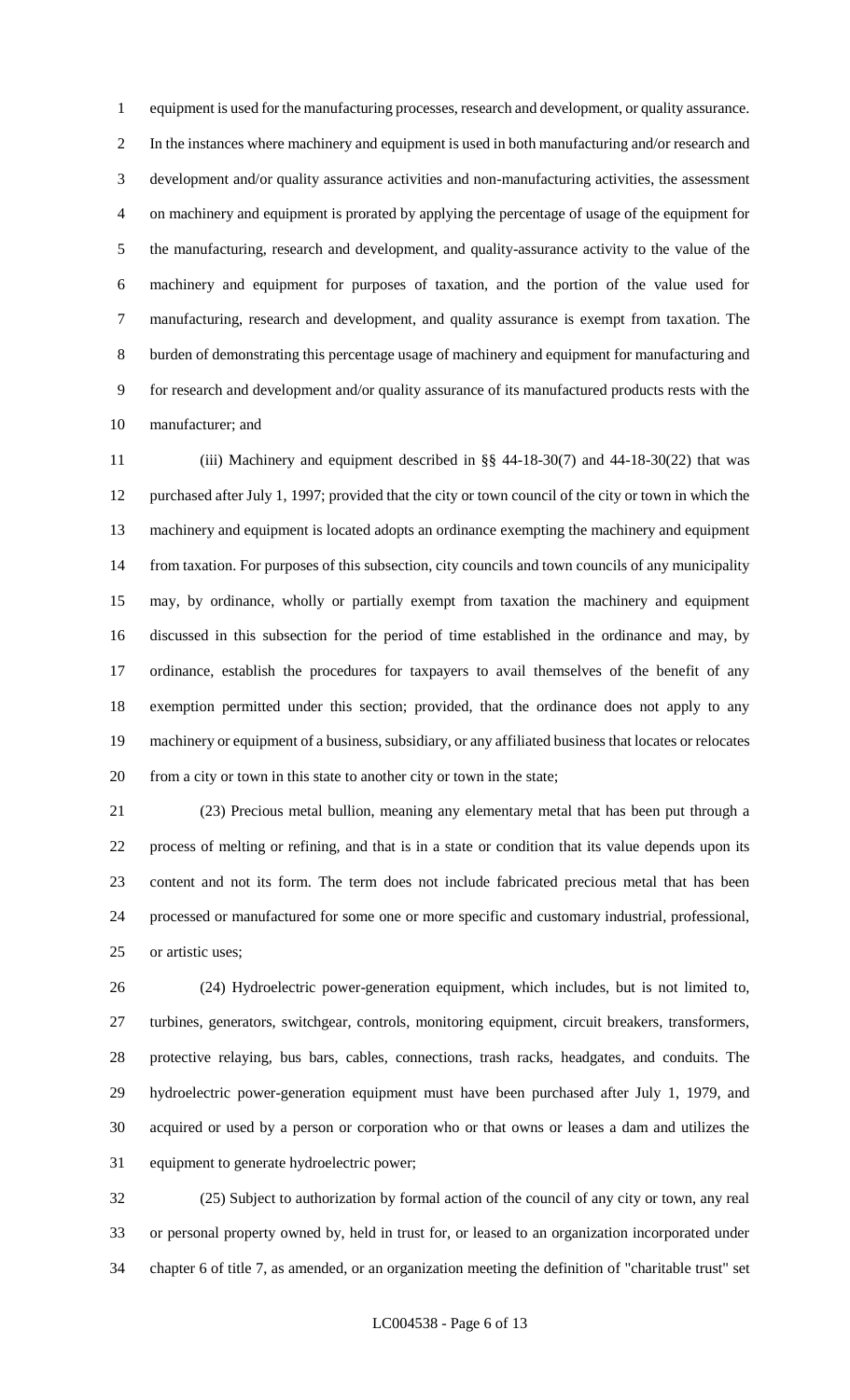out in § 18-9-4, as amended, or an organization incorporated under the not-for-profits statutes of another state or the District of Columbia, the purpose of which is the conserving of open space, as that term is defined in chapter 36 of title 45, as amended, provided the property is used exclusively for the purposes of the organization;

 (26) Tangible personal property, the primary function of which is the recycling, reuse, or recovery of materials (other than precious metals, as defined in § 44-18-30(24)(ii) and (iii)), from, or the treatment of "hazardous wastes," as defined in § 23-19.1-4, where the "hazardous wastes" are generated primarily by the same taxpayer and where the personal property is located at, in, or adjacent to a generating facility of the taxpayer. The taxpayer may, but need not, procure an order from the director of the department of environmental management certifying that the tangible personal property has this function, which order effects a conclusive presumption that the tangible personal property qualifies for the exemption under this subdivision. If any information relating to secret processes or methods of manufacture, production, or treatment is disclosed to the department of environmental management only to procure an order, and is a "trade secret" as defined in § 28- 21-10(b), it shall not be open to public inspection or publicly disclosed unless disclosure is otherwise required under chapter 21 of title 28 or chapter 24.4 of title 23;

 (27) Motorboats as defined in § 46-22-2 for which the annual fee required in § 46-22-4 has been paid;

 (28) Real and personal property of the Providence Performing Arts Center, a non-business corporation as of December 31, 1986;

 (29) Tangible personal property owned by, and used exclusively for the purposes of, any religious organization located in the city of Cranston;

 (30) Real and personal property of the Travelers Aid Society of Rhode Island, a nonprofit corporation, the Union Mall Real Estate Corporation, and any limited partnership or limited liability company that is formed in connection with, or to facilitate the acquisition of, the Providence YMCA Building;

 (31) Real and personal property of Meeting Street Center or MSC Realty, Inc., both not- for-profit Rhode Island corporations, and any other corporation, limited partnership, or limited liability company that is formed in connection with, or to facilitate the acquisition of, the properties designated as the Meeting Street National Center of Excellence on Eddy Street in Providence, Rhode Island;

 (32) The buildings, personal property, and land upon which the buildings stand, located on Pomham Island, East Providence, currently identified as Assessor's Map 211, Block 01, Parcel 001.00, that consists of approximately twenty-one thousand three hundred (21,300) square feet and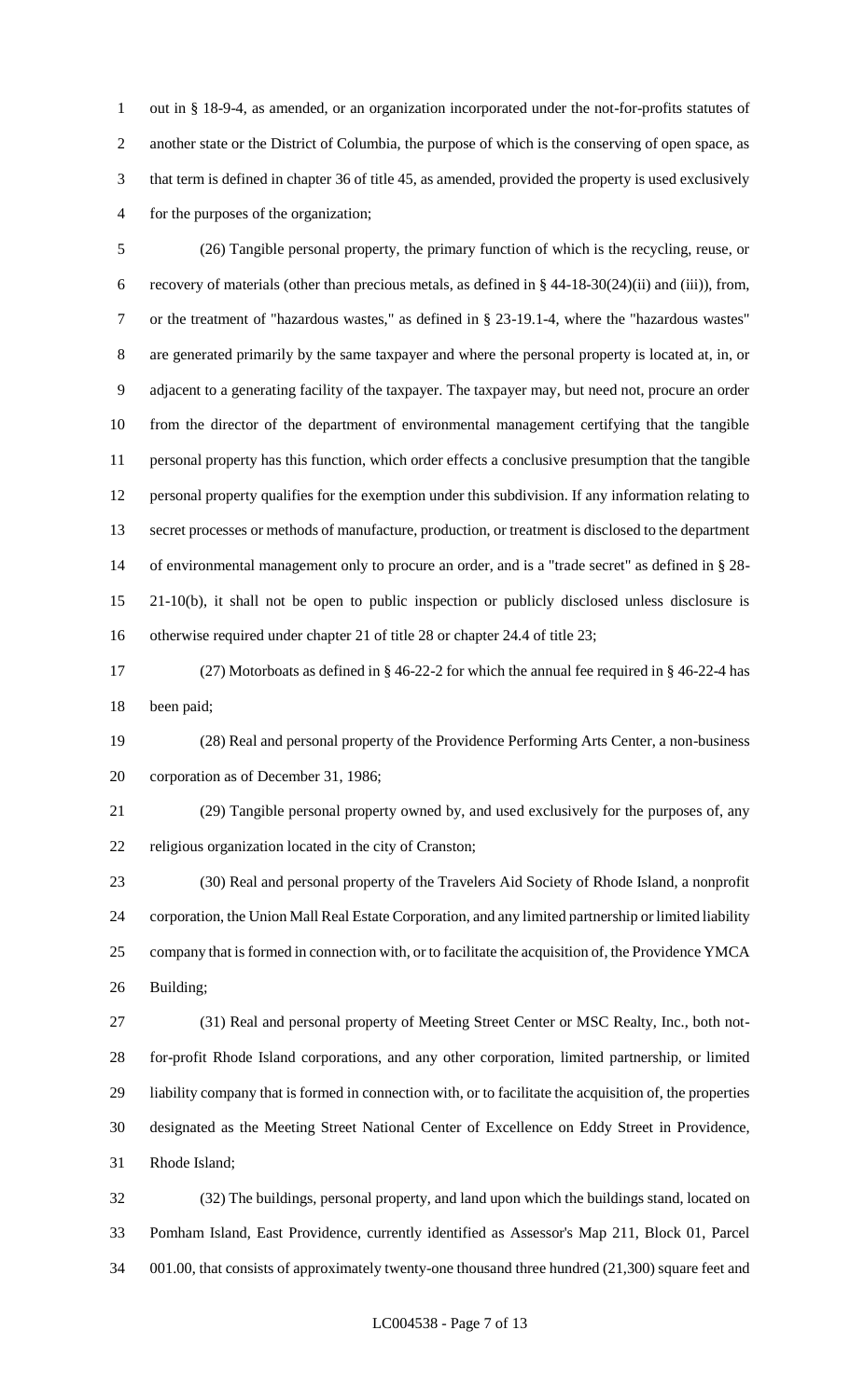is located approximately eight hundred sixty feet (860'), more or less, from the shore, and limited exclusively to these said buildings, personal estate and land, provided that said property is owned by a qualified 501(c)(3) organization, such as the American Lighthouse Foundation, and is used exclusively for a lighthouse; (33) The Stadium Theatre Performing Arts Centre building located in Monument Square, Woonsocket, Rhode Island, so long as said Stadium Theatre Performing Arts Center is owned by the Stadium Theatre Foundation, a Rhode Island nonprofit corporation;

 (34) Real and tangible personal property of St. Mary Academy -- Bay View, located in East Providence, Rhode Island;

 (35) Real and personal property of East Bay Community Action Program and its predecessor, Self Help, Inc; provided, that the organization is qualified as a tax-exempt corporation under § 501(c)(3) of the United States Internal Revenue Code;

 (36) Real and personal property located within the city of East Providence of the Columbus Club of East Providence, a Rhode Island charitable nonprofit corporation;

 (37) Real and personal property located within the city of East Providence of the Columbus Club of Barrington, a Rhode Island charitable nonprofit corporation;

 (38) Real and personal property located within the city of East Providence of Lodge 2337 BPO Elks, a Rhode Island nonprofit corporation;

 (39) Real and personal property located within the city of East Providence of the St. Andrews Lodge No. 39, a Rhode Island charitable nonprofit corporation;

 (40) Real and personal property located within the city of East Providence of the Trustees of Methodist Health and Welfare service a/k/a United Methodist Elder Care, a Rhode Island nonprofit corporation;

 (41) Real and personal property located on the first floor of 90 Leonard Avenue within the city of East Providence of the Zion Gospel Temple, Inc., a religious nonprofit corporation;

 (42) Real and personal property located within the city of East Providence of the Cape Verdean Museum Exhibit, a Rhode Island nonprofit corporation;

28 (43) The real and personal property owned by a qualified  $501(c)(3)$  organization that is affiliated and in good standing with a national, congressionally chartered organization and thereby adheres to that organization's standards and provides activities designed for recreational, educational, and character building purposes for children from ages six (6) years to seventeen (17) years;

 (44) Real and personal property of the Rhode Island Philharmonic Orchestra and Music 34 School; provided, that the organization is qualified as a tax-exempt corporation under  $\S 501(c)(3)$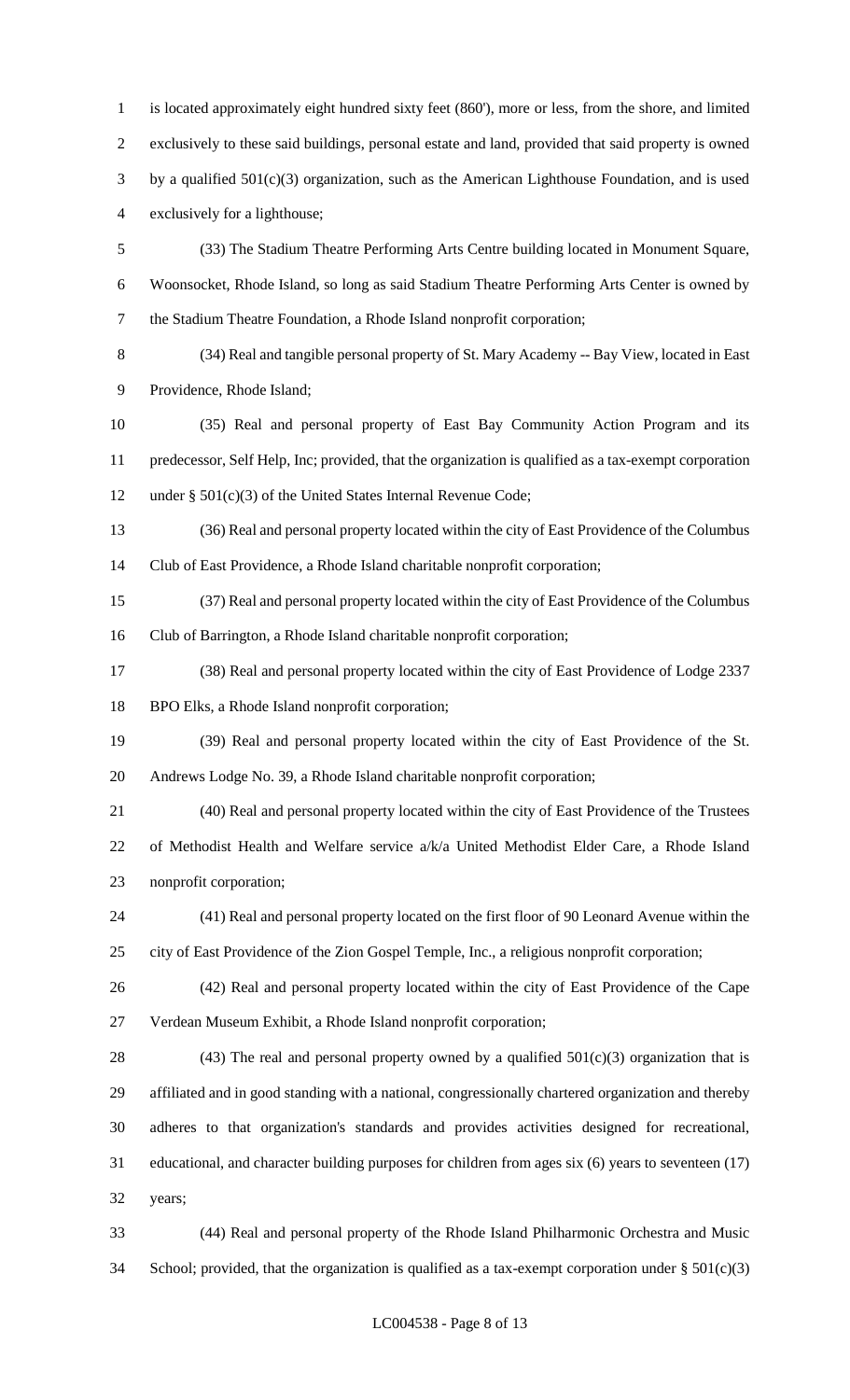of the United States Internal Revenue Code;

 (45) The real and personal property located within the town of West Warwick at 211 Cowesett Avenue, Plat 29-Lot 25, which consists of approximately twenty-eight thousand seven hundred fifty (28,750) square feet and is owned by the Station Fire Memorial Foundation of East Greenwich, a Rhode Island nonprofit corporation; (46) Real and personal property of the Comprehensive Community Action Program, a qualified tax-exempt corporation under § 501(c)(3) of the United States Internal Revenue Code; (47) Real and personal property located at 52 Plain Street, within the city of Pawtucket of the Pawtucket Youth Soccer Association, a Rhode Island nonprofit corporation; (48) Renewable energy resources, as defined in § 39-26-5, used in residential systems and associated equipment used therewith in service after December 31, 2015; (49) Renewable energy resources, as defined in § 39-26-5, if employed by a manufacturer, as defined in subsection (a) of this section, shall be exempt from taxation in accordance with subsection (a) of this section; (50) Real and personal property located at 415 Tower Hill Road within the town of North Kingstown, of South County Community Action, Inc., a qualified tax-exempt corporation under § 501(c)(3) of the United States Internal Revenue Code; (51) As an effort to promote business growth, tangible business or personal property, in whole or in part, within the town of Charlestown's community limits, subject to authorization by formal action of the town council of the town of Charlestown; (52) All real and personal property located at 1300 Frenchtown Road, within the town of East Greenwich, identified as assessor's map 027, plat 019, lot 071, and known as the New England 23 Wireless and Steam Museum, Inc., a qualified tax-exempt corporation under  $\S$  501(c)(3) of the United States Internal Revenue Code; (53) Real and tangible personal property of Mount Saint Charles Academy located within the city of Woonsocket, specifically identified as the following assessor's plats and lots: Logee Street, plat 23, lot 62, Logee Street, plat 24, lots 304 and 305; Welles Street, plat 23, lot 310; Monroe Street, plat 23, lot 312; and Roberge Avenue, plat 24, lot 47; (54) Real and tangible personal property of Steere House, a Rhode Island nonprofit corporation, located in Providence, Rhode Island; (55) Real and personal property located within the town of West Warwick of Tides Family Services, Inc., a Rhode Island nonprofit corporation; (56) Real and personal property of Tides Family Services, Inc., a Rhode Island nonprofit corporation, located in the city of Pawtucket at 242 Dexter Street, plat 44, lot 444;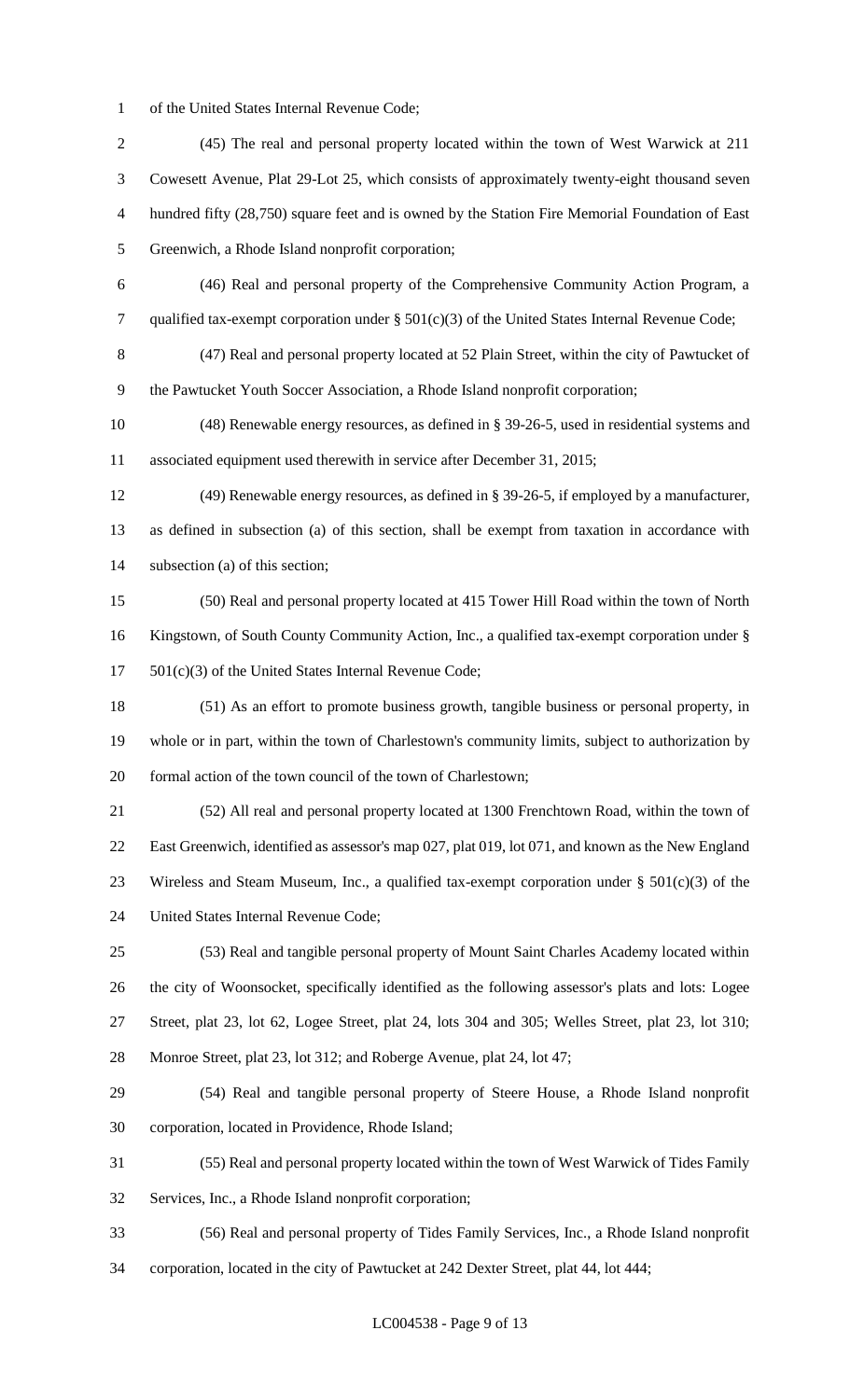- (57) Real and personal property located within the town of Middletown of Lucy's Hearth, a Rhode Island nonprofit corporation; (58) Real and tangible personal property of Habitat for Humanity of Rhode Island--Greater Providence, Inc., a Rhode Island nonprofit corporation, located in Providence, Rhode Island;
- (59) Real and personal property of the Artic Playhouse, a Rhode Island nonprofit corporation, located in the town of West Warwick at 1249 Main Street;
- (60) Real and personal property located at 321 Main Street, within the town of South Kingstown, of the Contemporary Theatre Company, a qualified, tax-exempt corporation under § 501(c)(3) of the United States Internal Revenue Code;
- (61) Real and personal property of The Samaritans, Inc., a Rhode Island nonprofit § 501(c)(3) corporation located at 67 Park Place, Pawtucket, Rhode Island, to the extent the city council of Pawtucket may from time to time determine;
- (62) Real and personal property of North Kingstown, Exeter Animal Protection League, Inc., dba "Pet Refuge," 500 Stony Lane, a Rhode Island nonprofit corporation, located in North Kingstown, Rhode Island;
- (63) Real and personal property located within the city of East Providence of Foster Forward (formerly the Rhode Island Foster Parents Association), a Rhode Island charitable nonprofit corporation;
- (64) Real and personal property located at 54 Kelly Avenue within the town of East Providence, of the Associated Radio Amateurs of Southern New England, a Rhode Island nonprofit corporation;
- (65) Real and tangible personal property of Providence Country Day School, a Rhode Island nonprofit corporation, located in East Providence, Rhode Island and further identified as plat 406, block 6, lot 6, and plat 506, block 1, lot 8;
- (66) As an effort to promote business growth, tangible business or personal property, in whole or in part, within the town of Bristol's community limits, subject to authorization by formal action of the town council of the town of Bristol;
- (67) Real and tangible personal property of the Heritage Harbor Foundation, a Rhode Island nonprofit corporation, located at 1445 Wampanoag Trail, Suites 103 and 201, within the city of East Providence;
- (68) Real property of Ocean State Community Wellness, Inc., a qualified tax-exempt corporation under § 501(c)(3) of the United States Internal Revenue Code, located in North Kingstown, Rhode Island, with a physical address of 7450 Post Road, and further identified as plat 108, lot 83;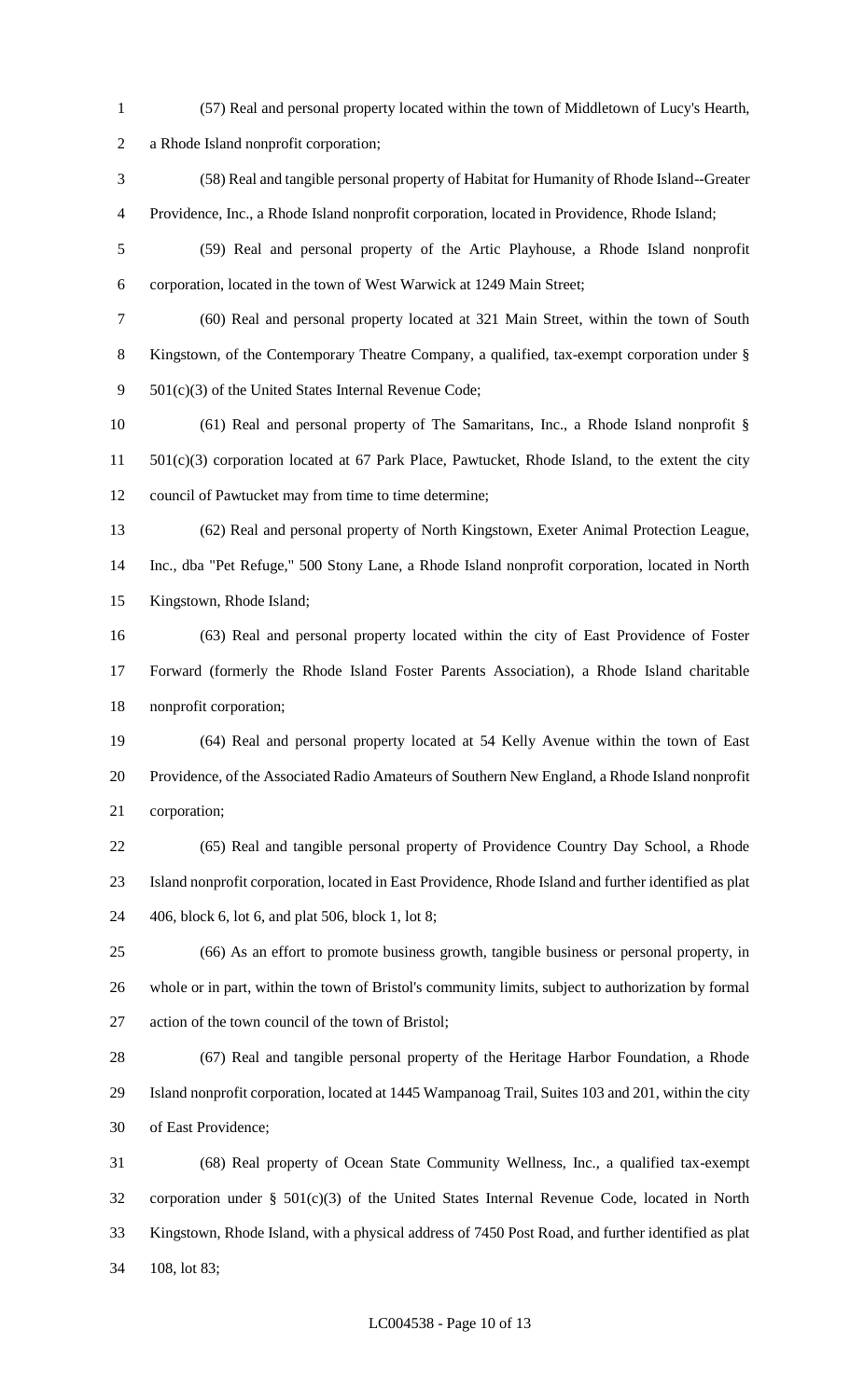(69) Real and tangible personal property of St. John Baptist De La Salle Institute, d/b/a La Salle Academy, a Rhode Island domestic nonprofit corporation, located in Providence, Rhode Island denominated at the time this subsection was adopted as Plat 83 Lot 276 by the tax assessor for the city of Providence comprising approximately 26.08 acres of land along with all buildings and improvements that have been or may be made;

 (70) Real and tangible personal property of The Providence Community Health Centers, Inc., a Rhode Island domestic nonprofit corporation, located in Providence, Rhode Island; and

 (71) In the city of Central Falls and the city of Pawtucket, real property and tangible personal property located on or in the premise acquired or leased by a railroad entity and for the purpose of providing boarding and disembarking of railroad passengers and the supporting passenger railroad operations and services. For the purpose of this section, a railroad entity shall be any incorporated entity that has been duly authorized by the Rhode Island public utilities commission to provide passenger railroad services.

14 (72) Real and tangible personal property of the Holy Rosary Band Society, a Rhode Island 15 nonprofit corporation, located at 328 Taunton Avenue, within the city of East Providence on Map 16 306, Block 01, Parcel 012.00.

 (b) Except as provided below, when a city or town taxes a for-profit hospital facility, the value of its real property shall be the value determined by the most recent full revaluation or statistical property update performed by the city or town; provided, however, in the year a nonprofit hospital facility converts to or otherwise becomes a for-profit hospital facility, or a for-profit hospital facility is initially established, the value of the real property and personal property of the for-profit hospital facility shall be determined by a valuation performed by the assessor for the purpose of determining an initial assessed value of real and personal property, not previously taxed by the city or town, as of the most recent date of assessment pursuant to § 44-5-1, subject to a right of appeal by the for-profit hospital facility which shall be made to the city or town tax assessor with a direct appeal from an adverse decision to the Rhode Island superior court business calendar.

 A "for-profit hospital facility" includes all real and personal property affiliated with any hospital as identified in an application filed pursuant to chapter 17 or 17.14 of title 23. Notwithstanding the above, a city or town may enter into a stabilization agreement with a for-profit hospital facility under § 44-3-9 or other laws specific to the particular city or town relating to stabilization agreements. In a year in which a nonprofit hospital facility converts to, or otherwise becomes, a for-profit hospital facility, or a for-profit hospital facility is otherwise established, in that year only the amount levied by the city or town and/or the amount payable under the stabilization agreement for that year related to the for-profit hospital facility shall not be counted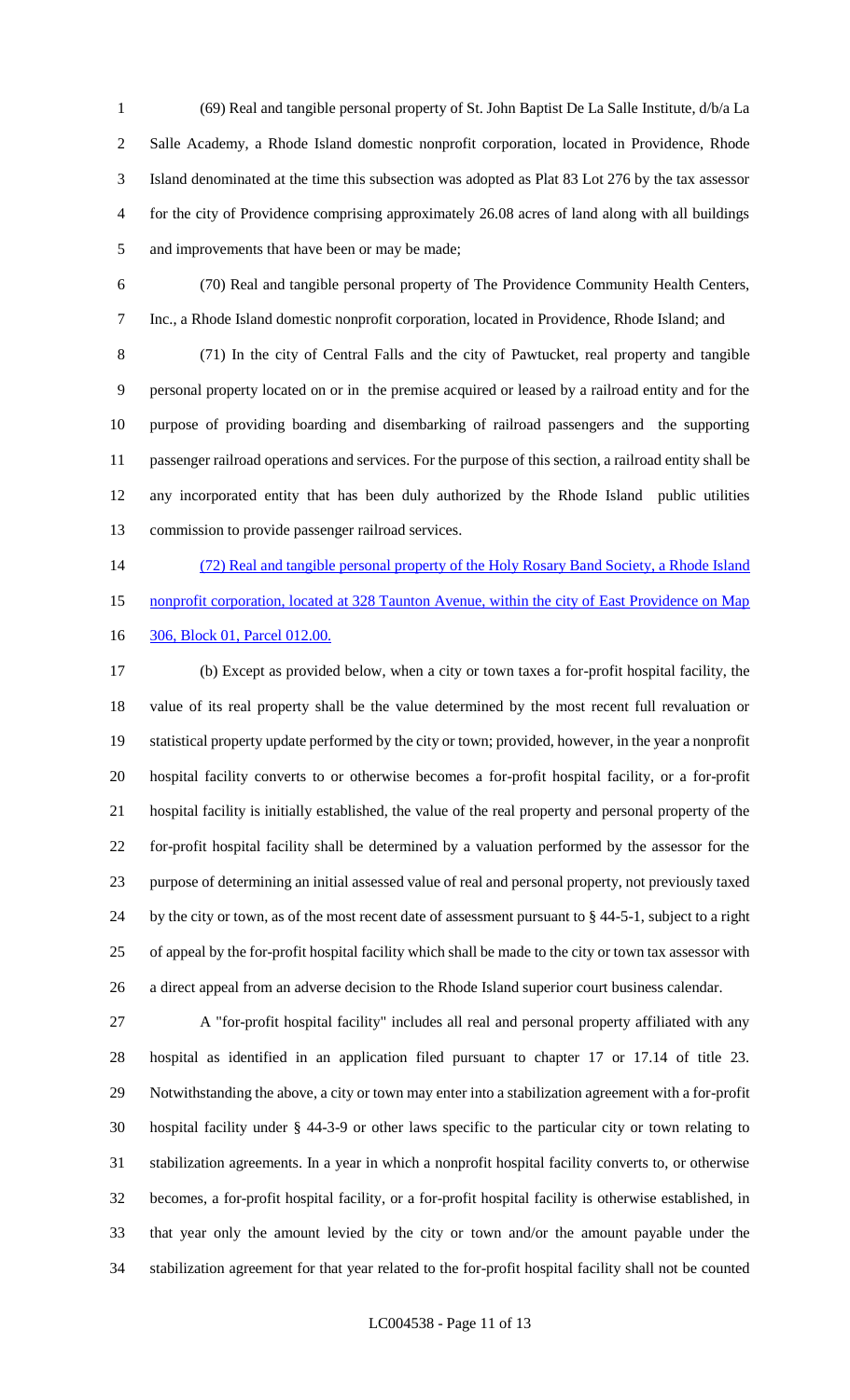- 1 towards determining the maximum tax levy permitted under § 44-5-2.
- 2 SECTION 2. This act shall take effect upon passage.

======== LC004538  $=$